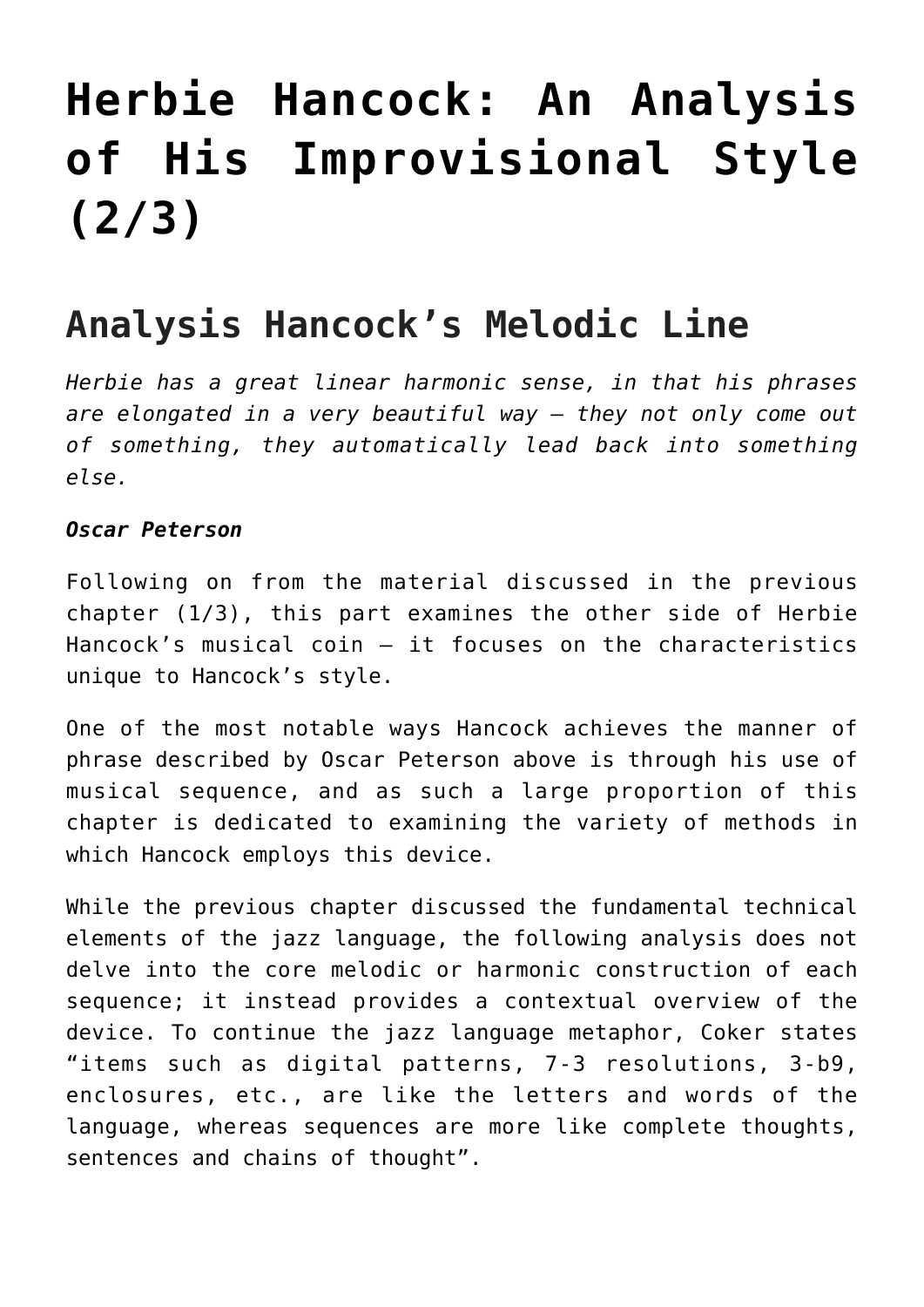

## **Sequences**

A sequence occurs when a melodic fragment is immediately followed by one or more variations on that same fragment. It is a device used extensively across most genres of music, as the repetition of musical idea gives a strong sense of structure to a piece – thus providing much needed communication with the listener, who perceives, even anticipates, such occurrences.

Jazz music is no different – improvising musicians will frequently utilize sequences to give their solos structure, and to reinforce a musical idea. One of the most prominent signature characteristics of Hancock's style is his mastery of the sequence, and he uses the device through a variety of contexts in a variety of different ways.

The first of these involves straight melodic repetition – Hancock will often develop his ideas through direct transposition or thematic development as seen in Figure 2.1 below.

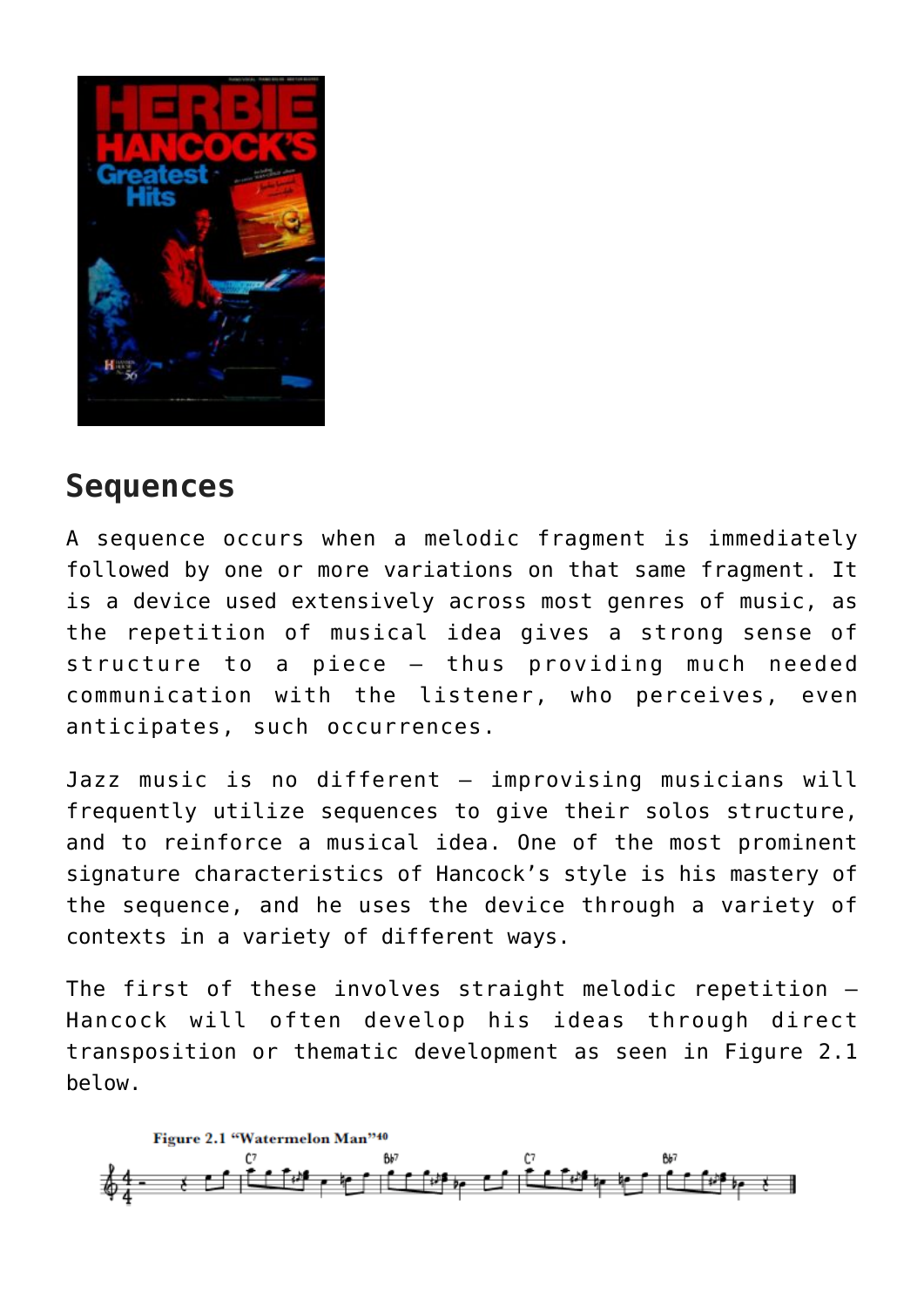Cliché blues phrases like core, the motif in this example, are used extensively in Hancock's vocabulary in the early 1960s – a reflection of the influence of hard-bop pianists such as Horace Silver, Bobby Timmons and Wynton Kelly. In this example, the phrase in bar 2 is then sequenced down a tone, following the shift in harmony.

Similarly, in Figure 2.2, Hancock transposes the initial twobeat motif in bar 2 down four consecutive semitones before resolving the phrase.



Hancock has an impeccable taste for melody, and will often build his melodic ideas from very simple initial motifs. Figure 2.3 is an example of a basic melodic sequence – the following extract shows him playing a down-a-fourth-up-a-third pattern which is repeated three times.

#### Figure 2.3 "Little One"42



This use of simple motifs is a major part of Hancock's style and can be found frequently in a variety of settings throughout the 1960s – in Figure 2.4 below, Hancock sequences the original motif in bar 1 through the following 7 bars, slightly altering the line's rhythmic shape each time.



Similarly, Figure 2.5 below shows another simple melodic sequence played by Hancock – the initial phrase is transposed roughly three times over the shifting harmony.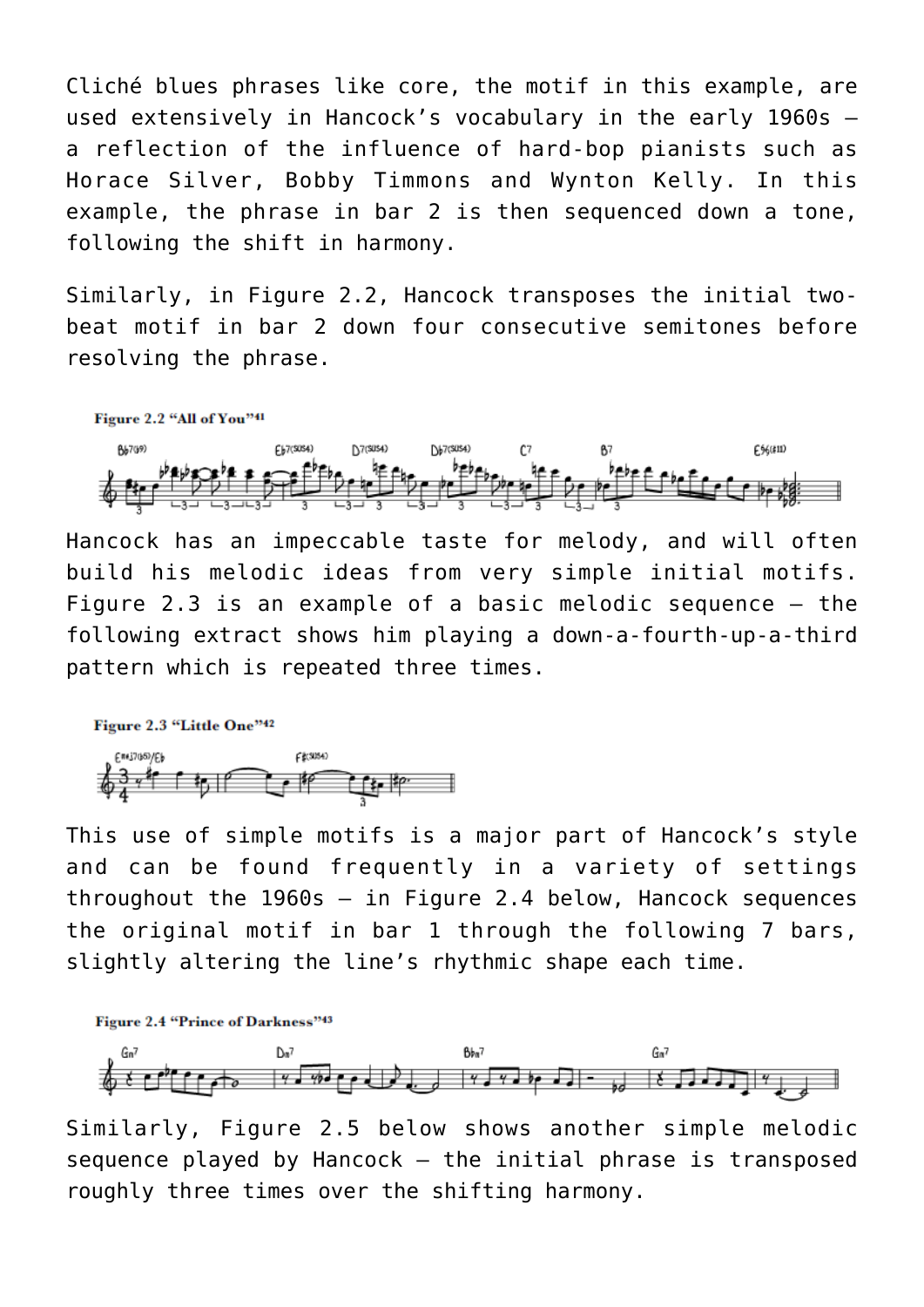Figure 2.5 "Autumn Leaves"<sup>44</sup>



Hancock frequently draws out his short initial melodic ideas into long sequenced patterns. In Figure 2.6, Hancock begins with a three-note scalar pattern which ascends the chord scale of F7sus (F mixolydian) before falling off to a B natural to compensate for the change of chord to D7sus (D mixolydian) in bar 4.



Similarly, Figure 2.7 shows Hancock developing another threenote scalar pattern. Here, Hancock plays a continuous ascending scale through the underlying shifts in harmony.

Figure 2.7 "The Sorcerer"



Figure 2.8 shows two consecutive motifs from Hancock's solo on "The Sorcerer". The first involves simple melodic development, the top note of each 1 bar phrase remaining the same while the second note changes underneath. The second (beginning in bar 5) shows Hancock sequencing a four note shape down in 3rds – first a direct transposition at a major 3rd, then an slightly altered major 3rd (a C# in bar 3 instead of a Cnatural) and a further sequence down a minor third to finish the line.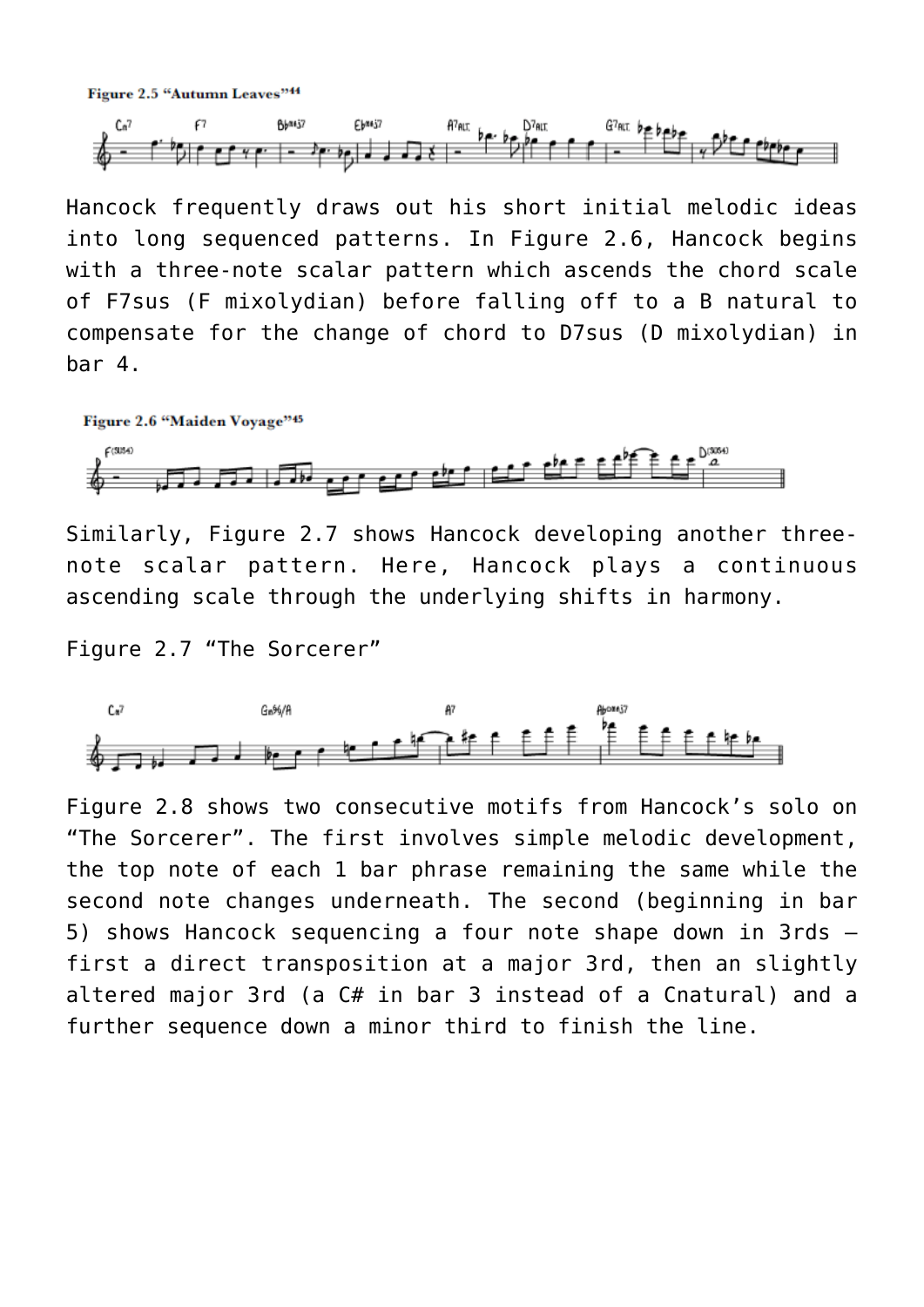Figure 2.8 "The Sorcerer"



Later in the same solo, Hancock plays the line in Figure 2.9 below. In this extract, he develops another initial four-note melodic idea over the course of 5 bars, nearly exactly transposing it to accommodate for the underlying shifts in harmony.





Figure 2.10 "Three Bags Full"47



Similarly, in Figure 2.10, Hancock takes an initial up/down triadic pattern and then sequences it through the subsequent four bars. The phrase starts on an Ab triad and passes through G, Fm, Em, and Eb, before finishing on the conclusive tonic triad of Dm.

Hancock uses this concept of triads in a variety of situations; Figure 2.11 shows a simple triadic pattern played by Hancock to beautifully navigate the changes to Donald Byrd's "Night Flower".



Similarly, Hancock uses triads to reharmonise to an altered sound in bars 2 and 3 of Figure 2.12 below. Note Hancock's use of a 9-7-6-5 (or 5-3-2-1 in Fm) digital pattern in bar 1 and the enclosure leading into beat 1 of bar 2.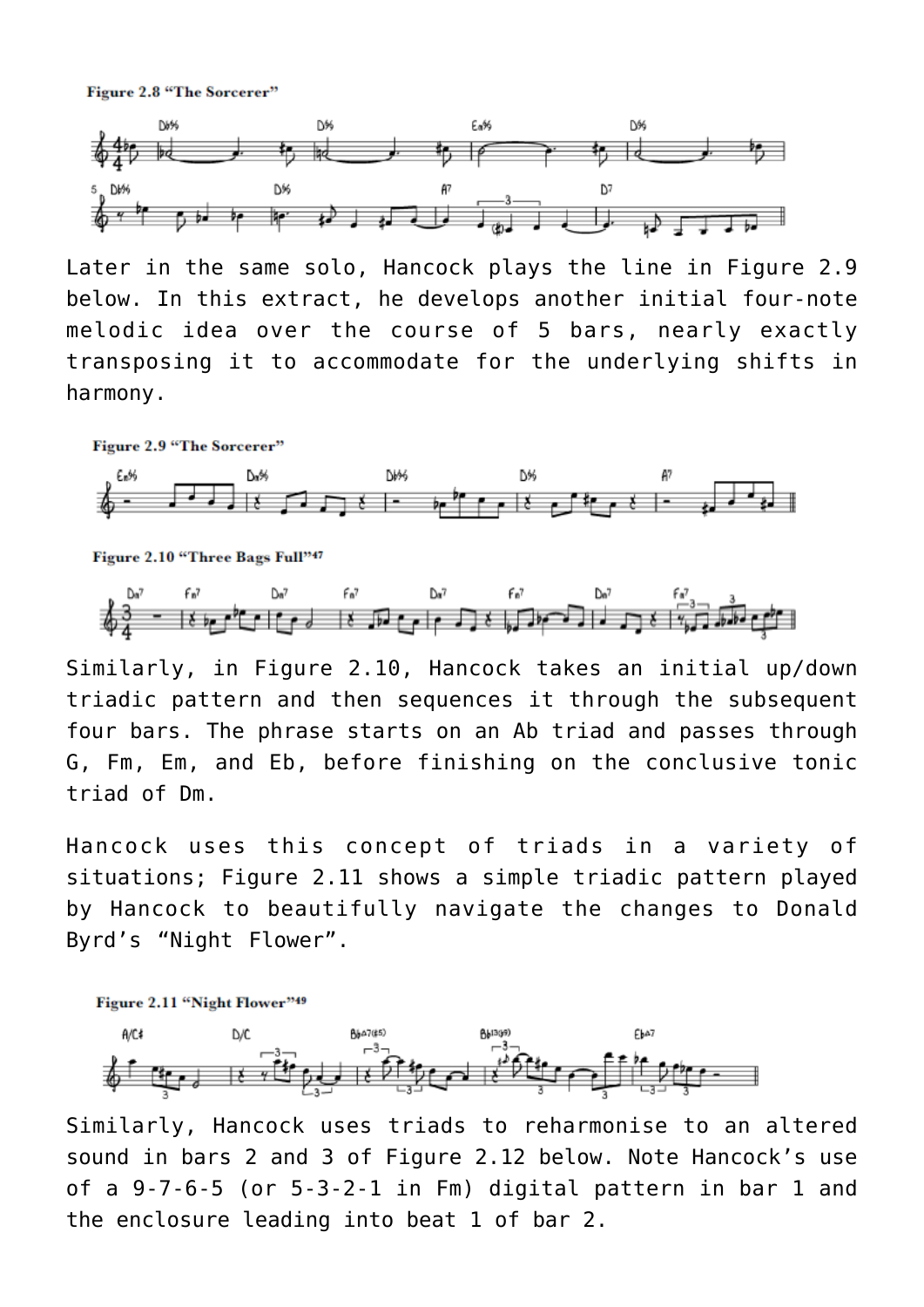Figure 2.12 "There is No Greater Love"50



Many of Hancock's sequences are also constructed through the use of rising or falling fourths, which can be either diatonic or chromatic. Figure 2.13 is another example of a simple melodic sequence – this time, Hancock uses the intervals of a perfect fourth and fifth to develop the original motif.

**Figure 2.13 "Prince of Darkness"** 



Hancock uses a similar device with shorter note values in 2.14 below.

Figure 2.14 Diatonic falling fourths on "One Finger Snap"51



Again, Hancock uses an up-a-third, down-a-fourth pattern to start the long sequence in Figure 2.15 above.

Herbie Hancock will also often execute complex sequences in the middle of a melodic line with no prior development. In Figure 2.16, Hancock sequences the arpeggio shape on beats 1&2 of bar 1 through the subsequent iii-bIII- ii-V-I progression. In doing so, he reharmonizes each chord symbol to an altered sound (where every non-harmonically-essential degree of the conventional scale is raised or flattened by a semitone).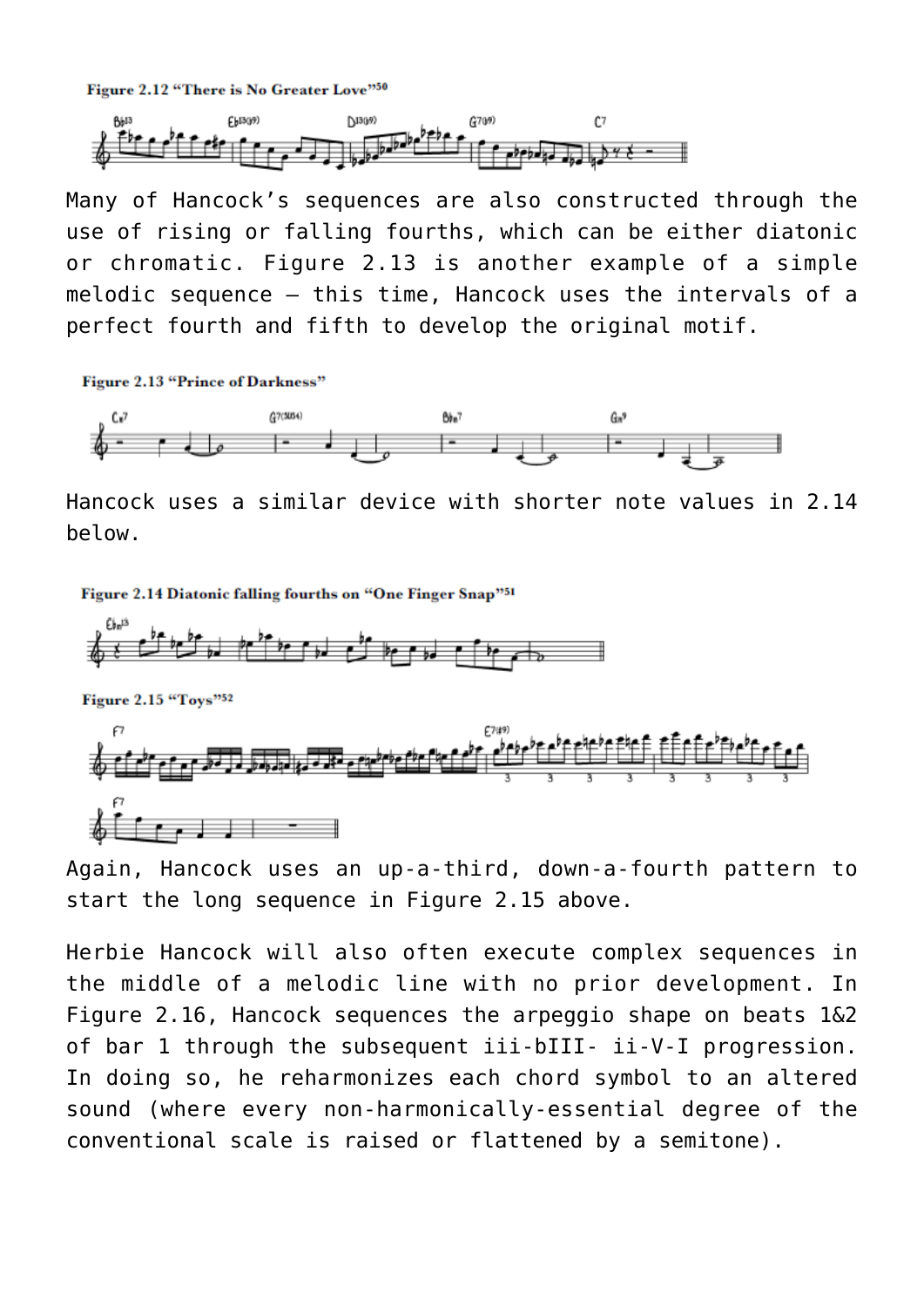Figure 2.16 "Autumn Leaves"



Similarly, in Figure 2.17, the motif on beats 1&2 of the first bar is sequenced on beats 3&4, and then beats 1&2 of the following bar, before the line is resolved.

Figure 2.17 "Oliloqui Valley"53



All the above examples identify Hancock's use of sequence using simple rhythmic denominations of the beat, such as crotchets, quavers and semiquavers (1/4, 1/8 and 1/16 notes). The following examples examine Hancock's extensive use of triplets in his melodic lines.

## **Triplet Sequences**

Hancock makes extensive use of triplets in his improvisations – often in long, flowing, sequenced passages – and his recorded output from the 1960s contains countless examples of this.

Similarly to the examples discussed previously, Hancock will also use triplets to play simple melodic sequences, as seen in Figure 2.18. Of particular note in this example is Hancock's use of contrary motion – he plays an ascending phrase in the treble stave while chromatically descending the chords in the bass stave.

Figure 2.18 "My Funny Valentine"54

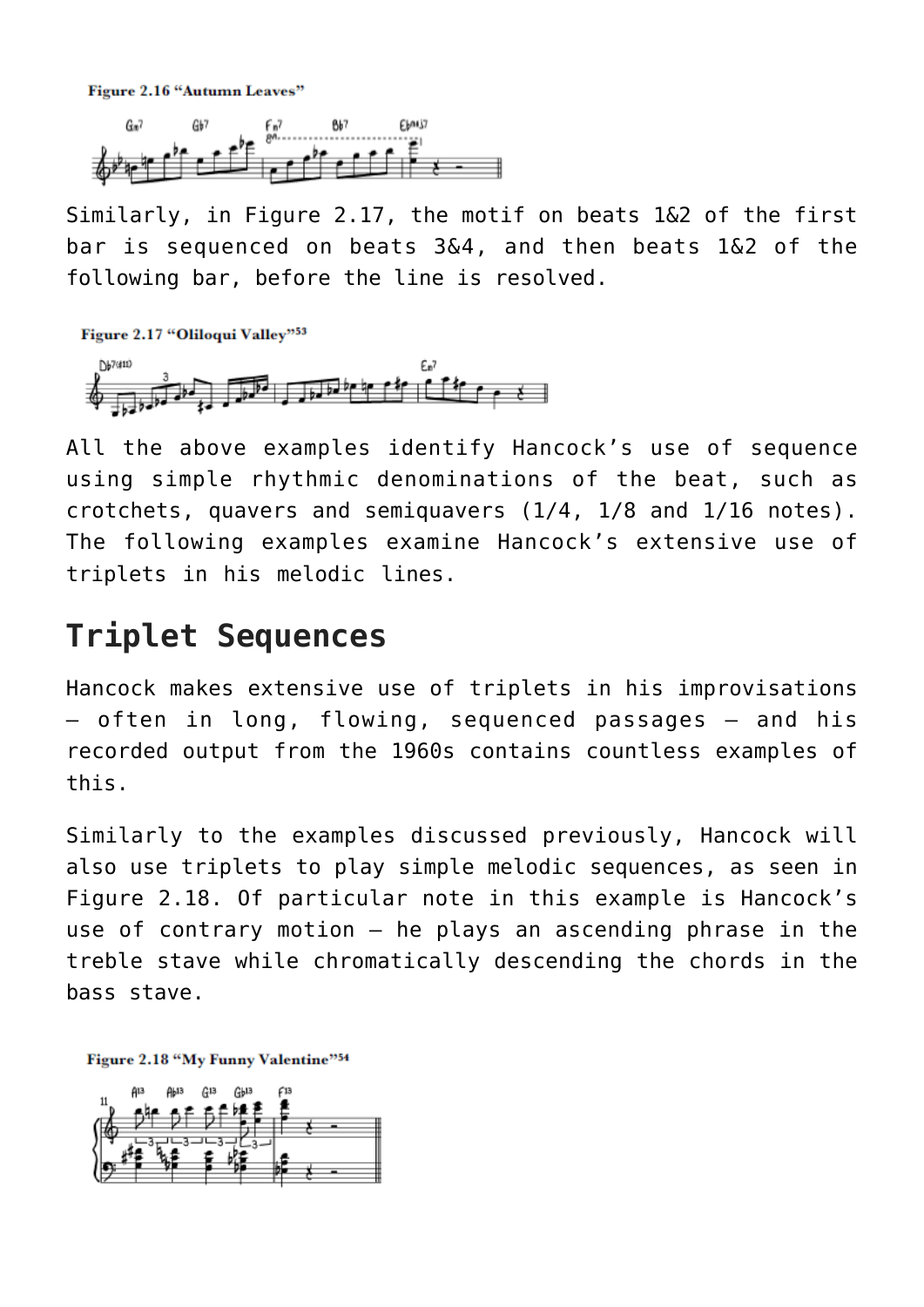Hancock plays another simple melodic sequence in Figure 2.19 below.

Figure 2.19 "Dolphin Dance"55



However, immediately after this, Hancock plays the complicated melody in Figure 2.20:

**Figure 2.20 "Dolphin Dance"** 



Here, Hancock starts with a fairly generic four-note shape and sequences it down in thirds through the associated chord scale of each chord. The combination of the triplets, the four-note pattern (which crosses the natural fall of the beat in each bar) and the strength of the melodic line in its harmonic relationship makes this a very effective passage.

Figure 2.21 below shows another example of this type of pattern – this time a similar four-note shape is sequenced up in semitones and ventures outside the chord changes. Hancock starts with a Gm7 arpeggio played in reverse which then ascends through G#m7, Am7, Bbm7, Bm7 and Cm7 – it is the constant structure of this line that makes it acceptable to the ear even though it is largely outside the changes.

Figure 2.21 "The Sorcerer"



Hancock uses a different kind of four-note pattern in Figure 2.22.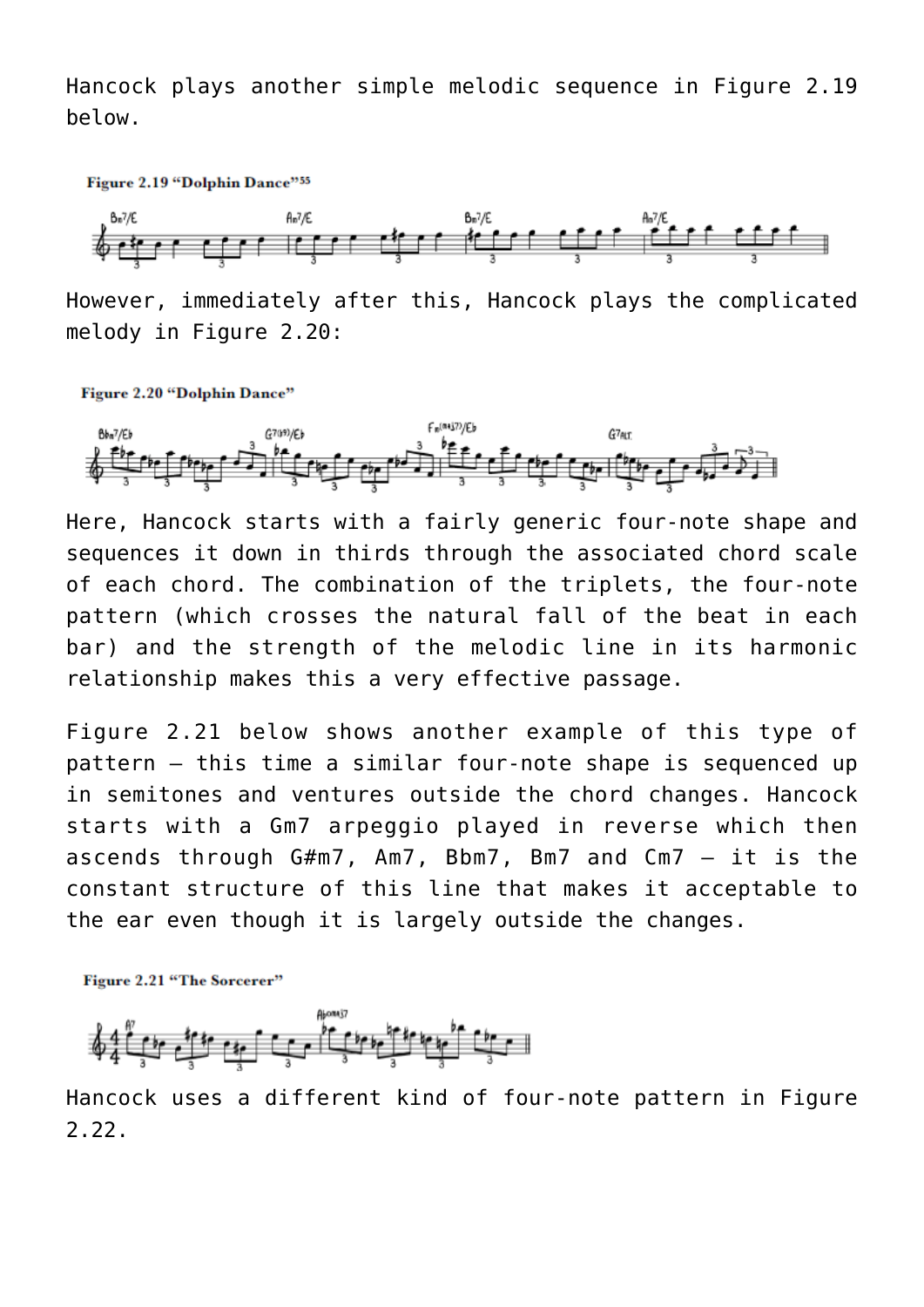Figure 2.22 "Little One"



Figure 2.23 "Oliloqui Valley"



Figure 2.23 shows Hancock playing another four-note triplet pattern. This time he starts with basic triadic motif and ascends the chord scales of each chord (F melodic minor and Db half/whole diminished respectively), before releasing tension by descending the line.

In Figure 2.24, Hancock again starts with a four note triadic pattern, which he sequences down through five bars.



In Figure 2.25, Hancock plays another rapid sequence based on falling diatonic fourths. He also uses a bar-line shift, anticipating the chord change to Db7(#11) by playing the chord scale for this chord (Db lydian dominant) a bar early.

Figure 2.25 "Oliloqui Valley"

Figure 2.24 "Three Bags Full"



Hancock uses this idea often, and in a variety of manifestations, such as in Figure 2.26;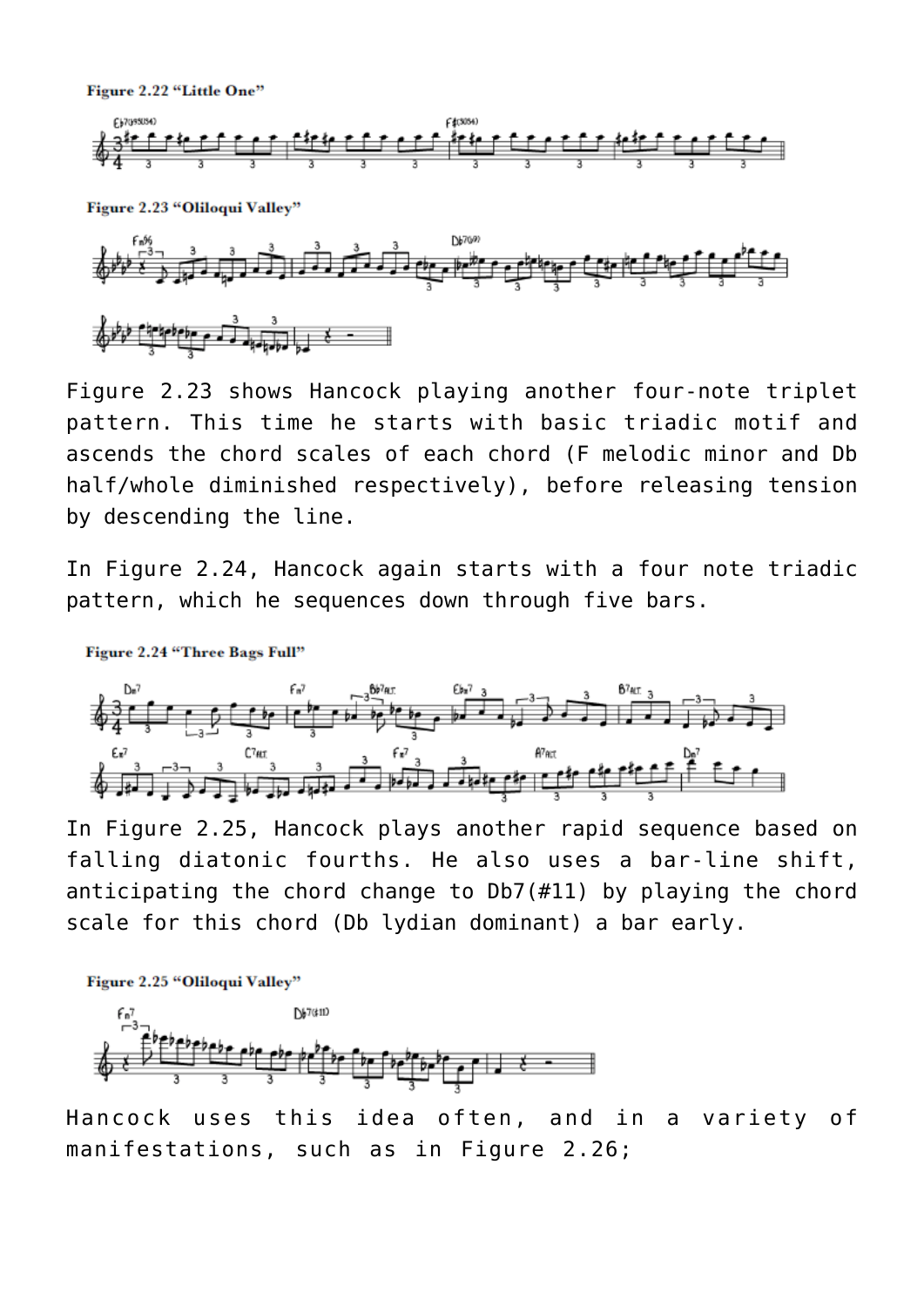Figure 2.26 "You're My Everything"57



And also Figure 2.27:

Figure 2.27 "Madness"58.59



Hancock will also often use triplets to get "outside" the written changes of a tune – a jazz musician is said to be playing "outside" when their melodic line strays from the conventional chord scale associated with a given chord.

Figure 2.28 is a perfect example of this. Hancock picks up where Freddie Hubbard finishes his solo and introduces the same type of simple melodic sequence discussed previously – this time a three note pattern seen in bar 3. He sequences this three times before returning to the original motif and repeating it up five consecutive minor 3rds – a line which weaves outside then back inside the changes – before releasing the tension in the final few bars.



# **[Jazz Sheet Music download here.](https://sheetmusiclibrary.website)**

**Head Hunters | Herbie Hancock |**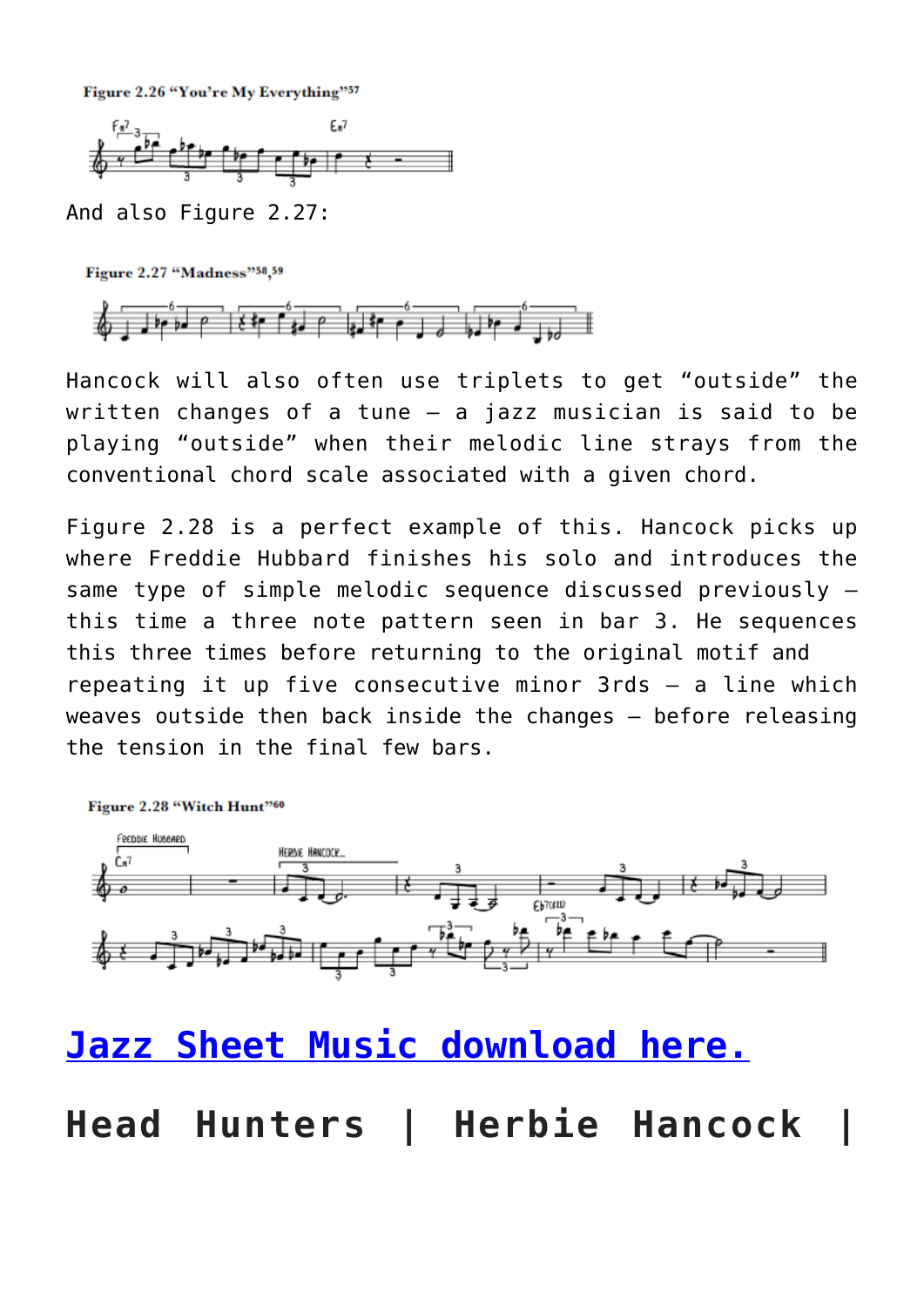# **1973 | [Full Album](https://www.youtube.com/watch?v=3m3qOD-hhrQ)**

# **Track List:**

1. Chameleon [0:00](https://www.youtube.com/watch?v=3m3qOD-hhrQ&t=0s) 2. Watermelon Man [15:40](https://www.youtube.com/watch?v=3m3qOD-hhrQ&t=940s) 3. Sly [22:14](https://www.youtube.com/watch?v=3m3qOD-hhrQ&t=1334s) 4. Vein Melter [32:35](https://www.youtube.com/watch?v=3m3qOD-hhrQ&t=1955s)

### **Personnel**

Herbie Hancock – Fender Rhodes electric piano, Hohner D-6 Clavinet, ARP Odyssey, ARP Soloist, ARP 2600, ARP String Ensemble Bennie Maupin – soprano and tenor saxophone, saxello, bass clarinet, alto flute Paul Jackson – electric bass Harvey Mason – drums Bill Summers – percussion

#### **References**

Berliner, P. F. (1994). Thinking in Jazz: The Infinite Art of Improvisation. Chicago: The University of Chicago Press, Ltd. Blumenthal, B. (2000). Pianists of the 1960s and 1970s. The Oxford Companion to Jazz, 466-467. Cambridge Dictionaries Online. Taxonomy. Retrieved 31 May, 2011 Coker, J. (1991). Elements of the Jazz Language for the Developing Improvisor. Miami: Belwin, Inc. Coolman, T. F. (1997). The Miles Davis Quintet of the mid-1960's: Synthesis of Improvisational and Compositional Elements. New York University. Coolman, T. F. (2006). Herbie Hancock & the Miles Davis Rhythm

Section. Piano Today(26.1), 30-31. Davis, M., & Troupe, Q. (1989). Miles – The Autobiography. New York: Simon & Schuster.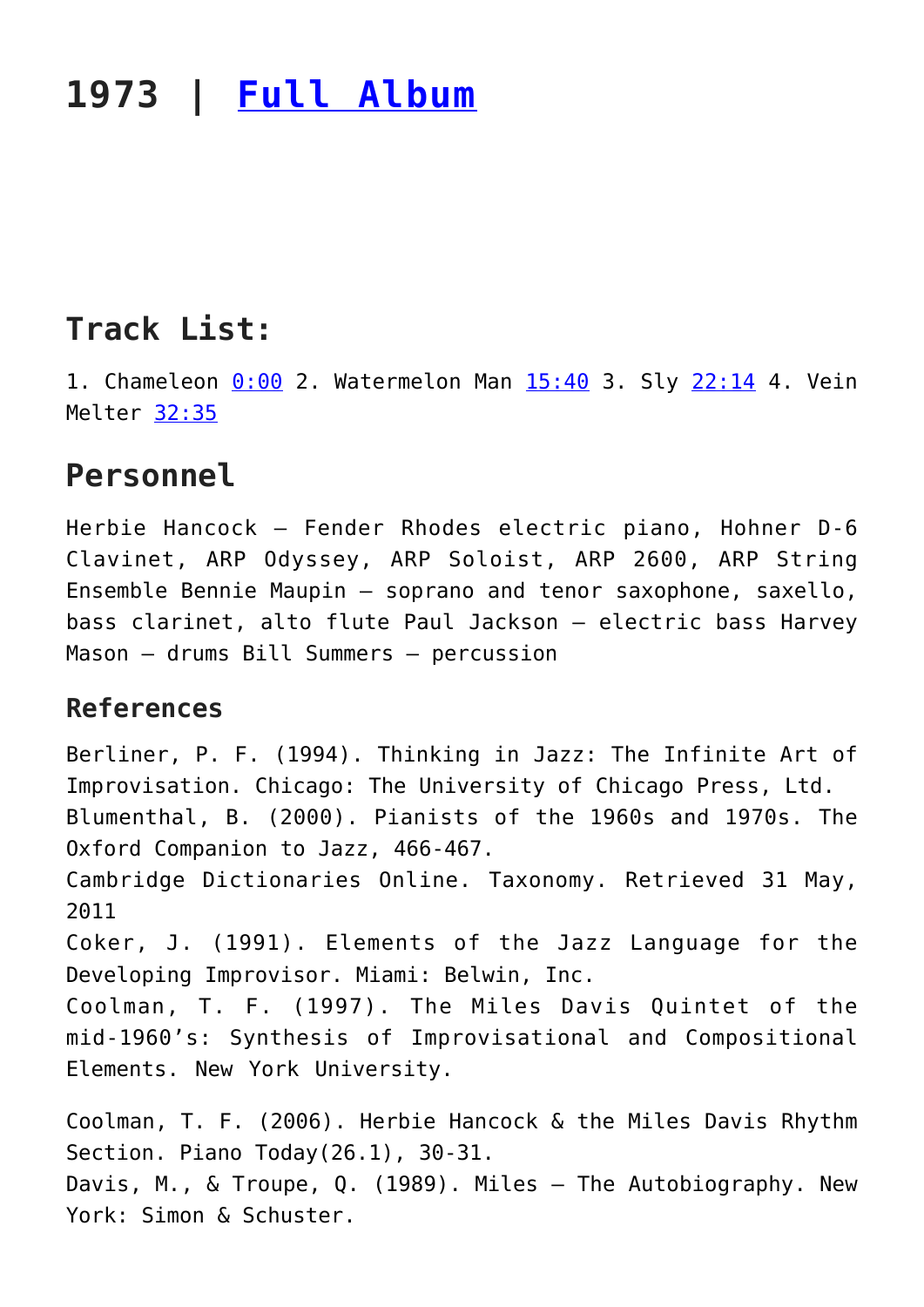DiMartino, D. (1999). Herbie Hancock : He Continues to Lead Where Most Other Artists Are Content to Follow. Billboard – The International Newsweekly of Music, Video and Home Entertainment, 111, 2-12. Dobbins, B. (1992). Herbie Hancock Classic Jazz Compositions and Piano Solos. Rottenberg: Advance Music. Gelfand, A. (2005). Almost Anything Goes: For Herbie Hancock, Jazz is All About Freedom and Personal Expression. JAZZIZ, 22, 36-38. Heinrich, D. (2006). Jimmy Smith and Larry Young – Blue Note Records' Jazz Organ Masters: A Comparison of Style. Unpublished honours thesis, Sydney Conservatorium of Music. Johnson-Laird, P. N. (2002). How Jazz Musicians Improvise. Music Perception: An Interdisciplinary Journal, 19(3). Kart, L. (2000). The Avant-Garde, 1949-1967. The Oxford Companion to Jazz, 446-458. Levin, E. (1987, January 19). Herbie Hancock. People, 27, 64. Levine, M. (1989). The Jazz Piano Book. Petaluma, CA.: Sher Music Co. Levine, M. (1995). The Jazz Theory Book. Petaluma, CA.: Sher Music Co. Opstad, J. (2009). The Harmonic and Rhythmic Language of Herbie Hancock's 1970s Fender Rhodes Solos. Jazz Perspectives, 3(1), 57-79.

Perry, J. C. (2006). A comparative analysis of selected piano solos by Red Garland, Bill Evans, Wynton Kelly and Herbie Hancock from their recordings with the Miles Davis groups, 1955–1968. University of Miami. Pond, S. F. (2005). Head Hunters: The Making of Jazz's First Platinum Album: University of Michigan Press. Rose, J. (2006). White Light, Black Vibrations: The Music of John Coltrane and his Spiritual Quest. Unpublished honours thesis, Sydney Conservatorium of Music.

Sawyer, R. K. (2000). Improvisation and the Creative Process: Dewey, Collingwood, and the Aesthetics